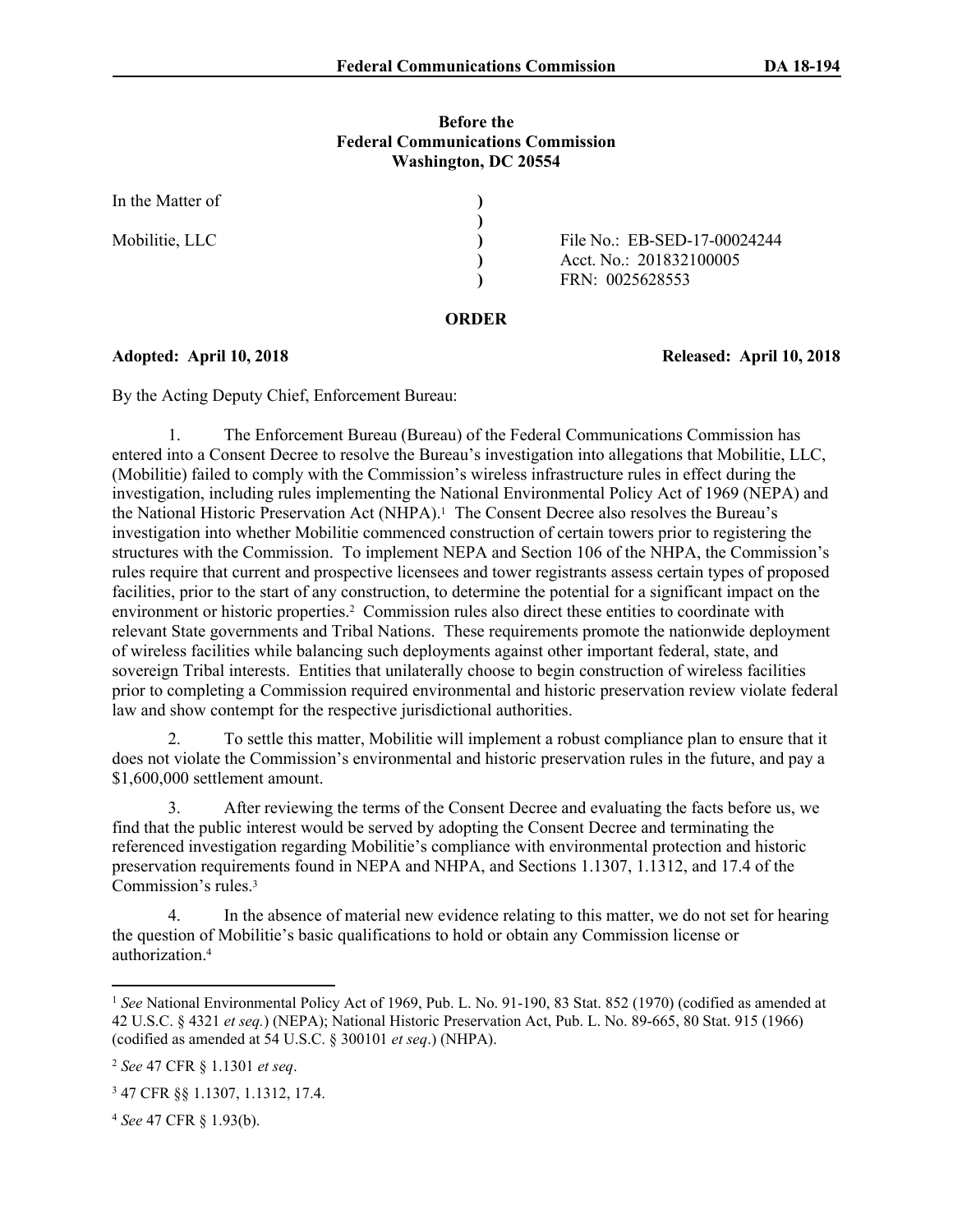5. Accordingly, **IT IS ORDERED** that, pursuant to Section 4(i) of the Act<sup>5</sup> and the authority delegated by Sections 0.111 and 0.311 of the Commission's rules,<sup>6</sup> the attached Consent Decree **IS ADOPTED** and its terms incorporated by reference.

6. **IT IS FURTHER ORDERED** that the above-captioned matter **IS TERMINATED** in accordance with the terms of the attached Consent Decree.

7. **IT IS FURTHER ORDERED** that a copy of this Order and Consent Decree shall be sent by first class mail and certified mail, return receipt requested, to Christopher Glass, General Counsel, Mobilitie, LLC, 660 Newport Center Drive, Suite 200, Newport Beach, CA 92660, and to David H. Solomon, Counsel for Mobilitie, LLC, 1800 M Street, NW, Suite 800N, Washington, DC 20036.

# FEDERAL COMMUNICATIONS COMMISSION

Christopher L. Killion Acting Deputy Chief Enforcement Bureau

<sup>5</sup> 47 U.S.C. § 154(i).

<sup>6</sup> 47 CFR §§ 0.111, 0.311.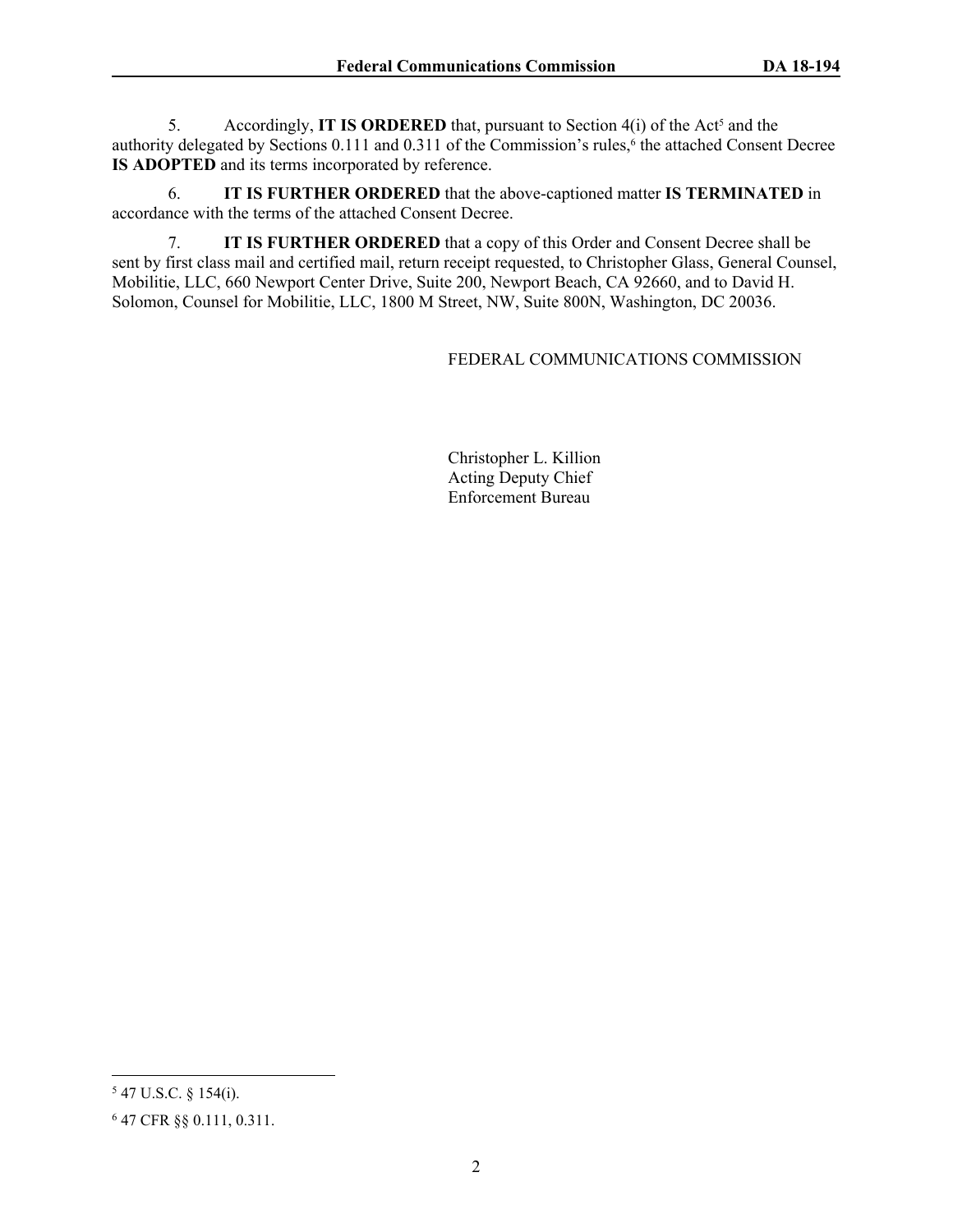#### **Before the Federal Communications Commission Washington, DC 20554**

| In the Matter of |                              |
|------------------|------------------------------|
|                  |                              |
| Mobilitie, LLC   | File No.: EB-SED-17-00024244 |
|                  | Acct. No.: 201832100005      |
|                  | FRN: 0025628553              |

#### **CONSENT DECREE**

1. The Enforcement Bureau of the Federal Communications Commission and Mobilitie, LLC, by their authorized representatives, hereby enter into this Consent Decree for the purpose of terminating the Enforcement Bureau's investigation into whether Mobilitie, LLC violated Sections 1.1307 and 1.1312 of the Commission's rules<sup>7</sup> pertaining to the required assessment of the potential effect on the environment of the construction of wireless communications facilities, and Section 17.4 of the Commission's rules regarding registration of certain antenna structures with the Commission's antenna structure registration system.<sup>8</sup>

### **I. DEFINITIONS**

- 2. For the purposes of this Consent Decree, the following definitions shall apply:
	- (a) "Act" means the Communications Act of 1934, as amended.<sup>9</sup>
	- (b) "Adopting Order" means an order of the Bureau adopting the terms of this Consent Decree without change, addition, deletion, or modification.
	- (c) "Bureau" means the Enforcement Bureau of the Federal Communications Commission.
	- (d) "Commission" and "FCC" mean the Federal Communications Commission and all of its bureaus and offices.
	- (e) "Communications Laws" means collectively, the Act, the Rules, and the published and promulgated orders and decisions of the Commission to which Mobilitie is subject by virtue of its business activities, including but not limited to the Wireless Infrastructure Rules.
	- (f) "Compliance Plan" means the compliance obligations, program, and procedures described in this Consent Decree at paragraph 13.
	- (g) "Covered Employees" means all employees, agents, and contractors of Mobilitie who perform, or supervise, oversee, or manage the performance of, duties that relate to Mobilitie's responsibilities under the Wireless Infrastructure Rules.
	- (h) "Effective Date" means the date by which both the Bureau and Mobilitie have signed the Consent Decree.

<sup>7</sup> 47 CFR §§ 1.1307, 1.1312.

<sup>8</sup> 47 CFR § 17.4.

<sup>9</sup> 47 U.S.C. § 151 *et seq.*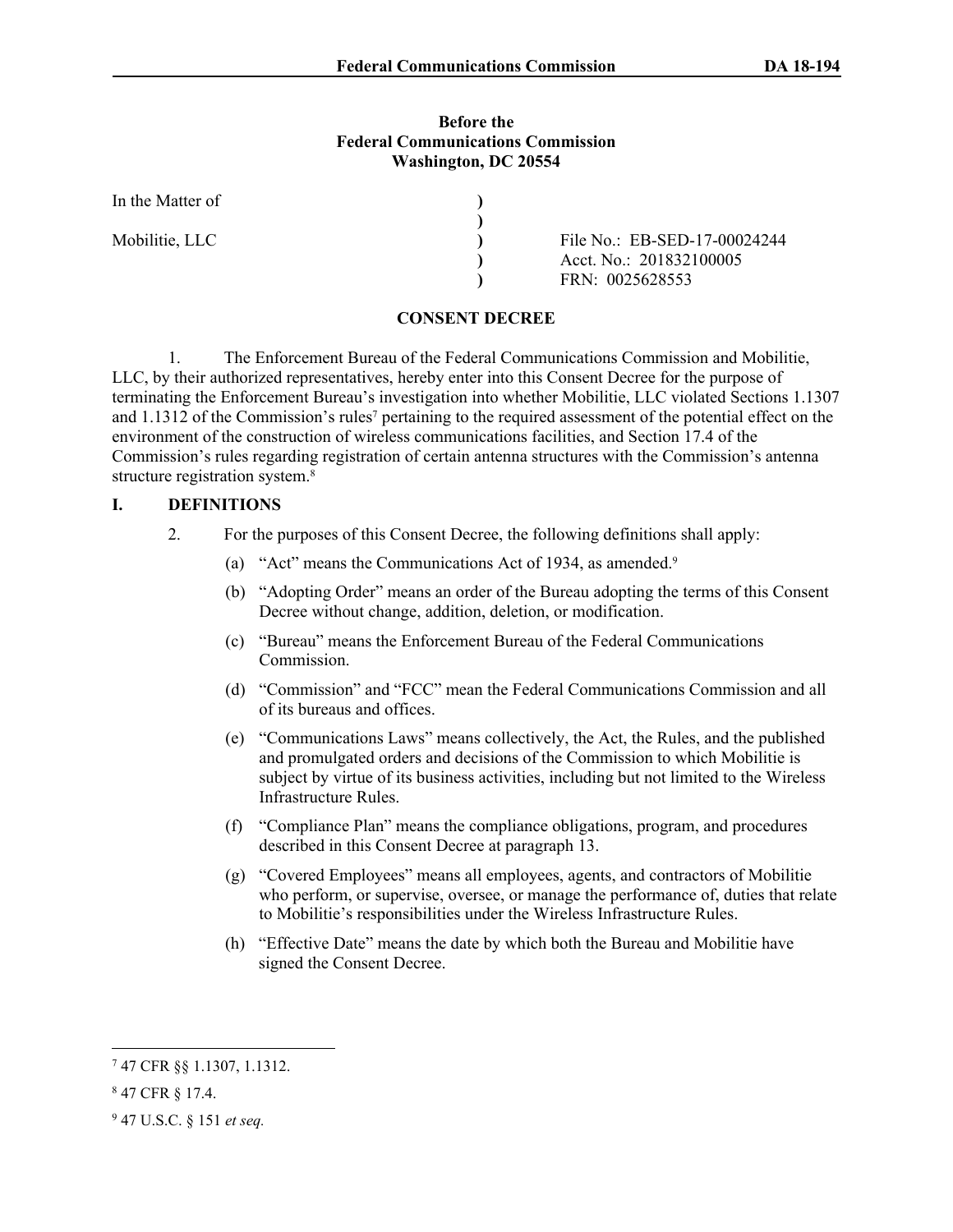- (i) "Wireless Infrastructure Rules" means Section 303(q) of the Act, Section 17.4 of the Rules,10 other provisions of the Communications Laws related to the registration of certain antenna structures according to Federal Aviation Administration and Commission specifications, and Section 1.1301, *et seq*., of the Rules and other Communications Laws implementing the National Environmental Policy Act of 1969, as amended, (NEPA)<sup>11</sup> and the National Historic Preservation Act, as amended (NHPA).<sup>12</sup>
- (j) "Investigation" means the investigation commenced by the Bureau in EB-SED-17- 00024244 regarding whether Mobilitie violated the Wireless Infrastructure Rules.
- (k) "Mobilitie" or "Company" means Mobilitie, LLC and its affiliates, subsidiaries, predecessors-in-interest, and successors-in-interest.
- (l) "Operating Procedures" means the standard internal operating procedures and compliance policies established by Mobilitie to implement the Compliance Plan.
- (m) "Parties" means Mobilitie and the Bureau, each of which is a "Party."
- (n) "Rules" means the Commission's regulations found in Title 47 of the Code of Federal Regulations.

## **II. BACKGROUND**

3. Under the Commission's Wireless Infrastructure Rules, applicants and licensees are required to assess whether certain proposed facilities may significantly affect the environment, as defined in Section 1.1307 of the Rules. This obligation expressly applies to certain facilities for which no preconstruction authorization is required.13 Section 1.1307(a) addresses facilities that may affect threatened or endangered species or their critical habitats, or are likely to jeopardize proposed threatened or endangered species or destroy or adversely modify proposed critical habitats; that may affect districts, sites, buildings, structures or objects that are listed, or eligible for listing, in the National Register; that may affect Native American religious sites; that will involve significant change in surface features; or that will be located in residential neighborhoods and will be equipped with high intensity white lights.<sup>14</sup> In considering potential effects on historic properties, Section 1.1307(a)(4) requires applicants to follow the prescribed procedures set forth in the rules of the Advisory Council on Historic Preservation (Advisory Council),15 as modified by the Nationwide Programmatic Agreement for the Collocation of Wireless Antennas (Collocation Agreement)16 and the Nationwide Programmatic Agreement Regarding the Section

<sup>13</sup> *See* 47 CFR § 1.1312(a).

<sup>14</sup> *Id.* § 1.1307(a). National Register refers to the National Register of Historic Places, which is maintained by the Secretary of the Interior's office of the Keeper of the National Register. 47 CFR Pt. 1, App. C, Section II. A. 10.

<sup>15</sup> 36 CFR Pt. 800.

<sup>16</sup> 47 CFR Pt. 1, App. B. *See Wireless Telecommunications Bureau Announces Execution of Programmatic Agreement with respect to Collocating Wireless Antennas on Existing Structures*, Public Notice, 16 FCC Rcd 5574 (WTB 2001), *recon. denied*, 20 FCC Rcd 4084 (WTB 2005).

<sup>10</sup> 47 U.S.C. § 303(q); 47 CFR § 17.4.

<sup>&</sup>lt;sup>11</sup> National Environmental Policy Act of 1969, Pub. L. No. 91-190, 83 Stat. 852 (1970) (codified as amended at 42 U.S.C. § 4321 *et seq.*) (NEPA).

<sup>12</sup> National Historic Preservation Act, Pub. L. No. 89-665, 80 Stat. 915 (1966) (codified as amended at 54 U.S.C. § 300101 *et seq*.) (NHPA).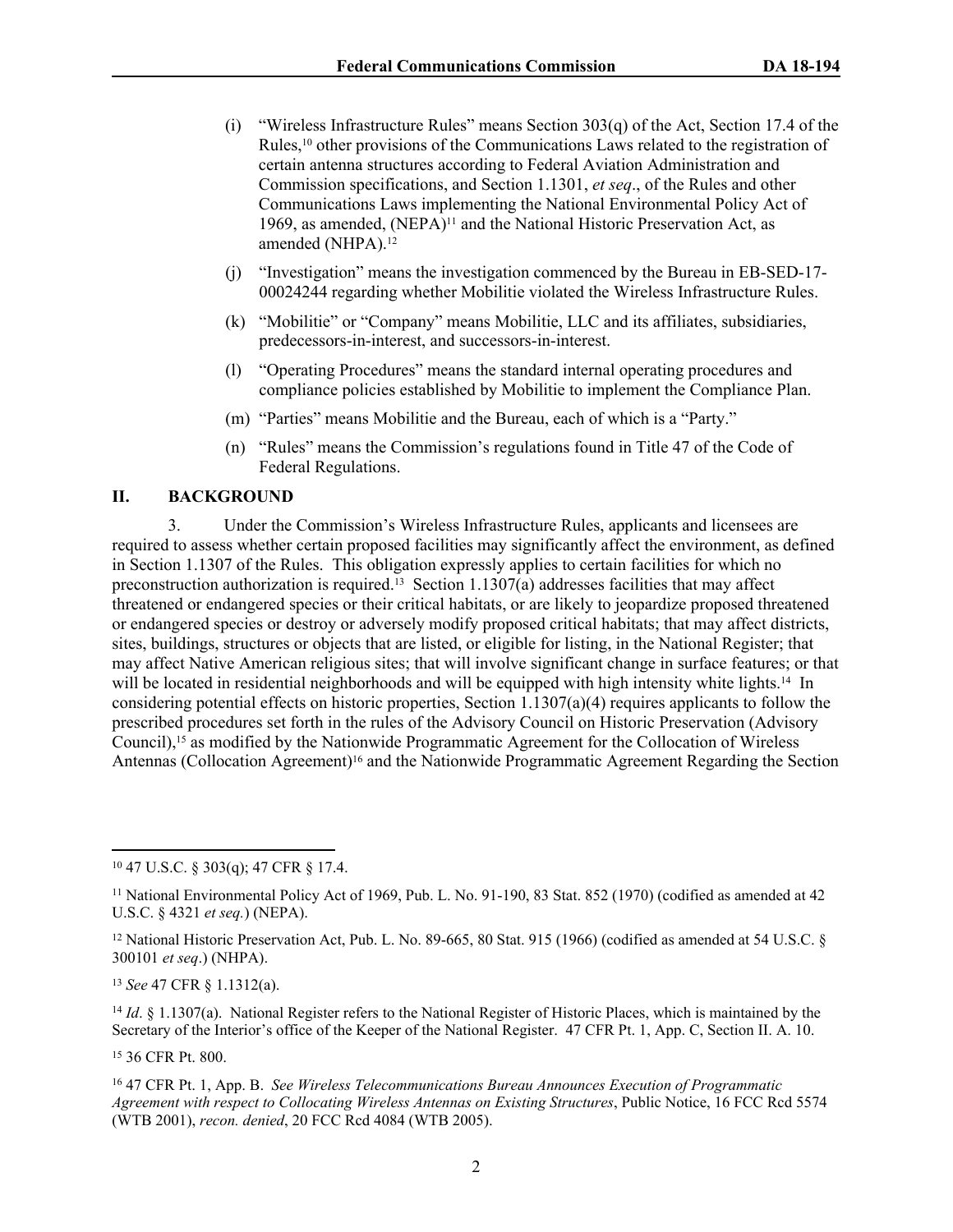106 National Historic Preservation Act Review Process (NPA).17 These agreements tailor and streamline the review and consultation procedures routinely required by the NHPA18 and the implementing regulations issued by the Advisory Council. Additionally, Section 17.4 of the Rules requires that the owner of any existing or proposed antenna structure, which requires notice of construction to the Federal Aviation Administration, register the structure with the Commission.19 Applicants and licensees that do not adhere to these regulations potentially jeopardize sensitive environmental areas and invaluable cultural, historic, and religious sites. Additionally, an applicant or licensee's failure to strictly adhere to the rules means that the Commission does not fulfill its obligation under NEPA to ensure that the effect of its licensing or approval of wireless infrastructure does not cause a significant adverse impact on the environment.<sup>20</sup>

4. Mobilitie, LLC is a privately held, non-licensed entity that constructs, owns, and leases wireless infrastructure for carriers across the United States. The company holds more than a dozen competitive local exchange carrier registrations and holds authorizations from state public utility commissions. Mobilitie typically deploys wireless infrastructure along rights of way, including small cells, communications towers, indoor and outdoor neutral host systems, and Wi-Fi networks. Mobilitie entered into a contractual arrangement with a wireless carrier to construct thousands of small cells, monopoles, and other wireless facilities for the purpose of densifying the carrier's network.

5. On May 9, 2017, the Bureau's Spectrum Enforcement Division issued a Letter of Inquiry to Mobilitie, directing Mobilitie to submit a sworn written response to a series of questions relating to Mobilitie's compliance with the Commission's environmental review process under NEPA and the Commission's historic preservation review process under Section 106 of NHPA. Mobilitie filed responses on June 15, 2017, October 12, 2017, November 13, 2017, January 3, 2018, and February 1, 2018. The Bureau and Mobilitie entered into Tolling Agreements to toll the statute of limitations, and negotiated the terms of the Consent Decree. The Investigation revealed that, in an effort to meet certain deadlines, Mobilitie had commenced construction of certain wireless facilities without securing all necessary regulatory and environmental approvals required under the Commission's Wireless

<sup>18</sup> 54 U.S.C. § 300101 *et seq.* The NHPA requires that a federal agency consider the effects of its federal undertakings, including actions that it authorizes or approves, on historic properties prior to issuing federal licenses, permits, or approvals. *See* 54 U.S.C. §§ 306108, 300320. This review is commonly referred to as "Section 106 Review" because the provision requiring the review was originally enacted as Section 106 of the NHPA. In considering such effects, the NHPA further requires the federal agency to consider the views of expert agencies. Specifically, the NHPA requires the federal agency to consider the views of the Advisory Council, which is the federal agency responsible for implementing the NHPA; the appropriate State Historic Preservation Officer; and, if historic properties of religious or cultural significance to federally recognized Tribal Nations or Native Hawaiian organizations may be affected, their representatives. *See* 54 U.S.C. §§ 302104, 302706, 306108, 304101. As authorized by the Advisory Council, the Commission's environmental rules delegate to its licensees, permittees, and applicants initial responsibility for identifying historic properties and evaluating the effects that their proposed facilities may have on such properties, but the Commission remains ultimately responsible for ensuring that the Section 106 process occurs in accordance with applicable statutory and regulatory provisions, as well as for government-to-government consultation with federally recognized Tribal Nations. *See* 47 CFR § 1.1307(a)(4); *see also* 36 CFR § 800.2(a)(3); *NPA Report and Order*, 20 FCC Rcd at 1076-77, para. 5.

<sup>19</sup> *See* 47 CFR § 17.4.

<sup>20</sup> *Nationwide Programmatic Agreement Regarding the Section 106 National Historic Preservation Act Review Process*, Report and Order, 20 FCC Rcd 1073, 1084, para. 27 (2004), *aff'd sub nom.*, *CTIA-Wireless Ass'n v. FCC*, 466 F.3d 105 (2006) (explaining that the Commission's treatment of tower registrations as federal undertakings within the meaning of Section 106 of the National Historic Preservation Act, 16 U.S.C. § 470f, is a permissible interpretation in light of the required preconstruction approval process).

<sup>17</sup> 47 CFR Pt. 1, App. C. *See Nationwide Programmatic Agreement Regarding the Section 106 National Historic Preservation Act Review Process*, Report and Order, 20 FCC Rcd 1073 (2004), *clarified*, 20 FCC Rcd 17995 (2005), *aff'd*, *CTIA-The Wireless Ass'n. v. FCC*, 466 F.3d 105 (D.C. Cir. 2006) (*NPA Report and Order*).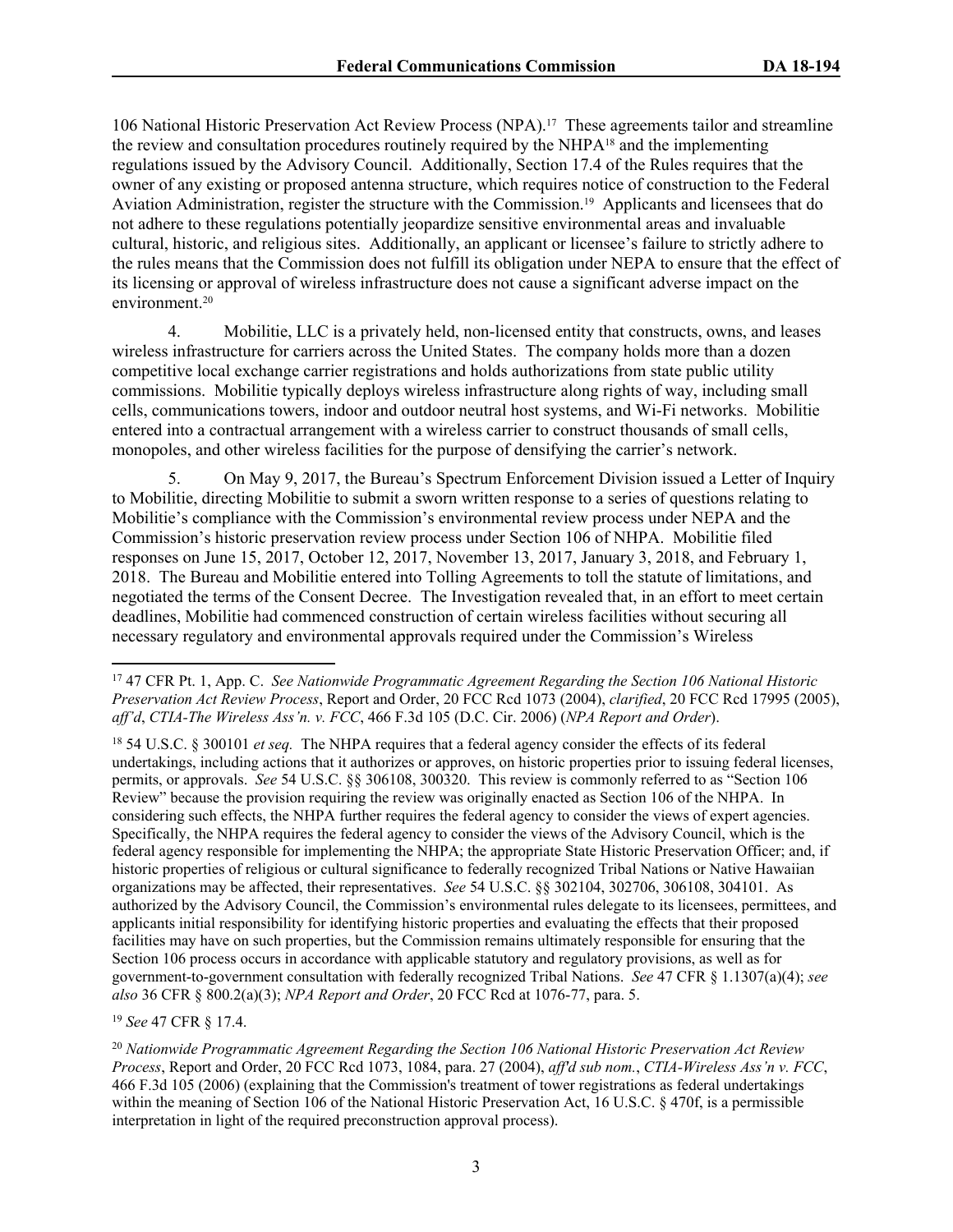Infrastructure Rules. Specifically, prior to construction, Mobilitie did not timely complete registration of certain antenna structures with the Commission as required under Section 17.4 of the Rules and did not complete the environmental and/or historic preservation review process set forth in Section 1.1307(a) of the Rules.

6. To settle this Investigation, Mobilitie has agreed to pay a one million six hundred thousand dollar (\$1,600,000) settlement amount to the United States Treasury. Additionally, Mobilitie has agreed to enhance its environmental and historic property review compliance procedures by reviewing and updating, as necessary, its existing compliance guidelines, by training all current and new Covered Employees on the current requirements, by requiring Covered Employees to report to management instances of noncompliance with the Wireless Infrastructure Rules, and by self-reporting any apparent violations to the Bureau until the end of the compliance period.

# **III. TERMS OF AGREEMENT**

7. **Adopting Order**. The provisions of this Consent Decree shall be incorporated by the Bureau in an Adopting Order.

8. **Jurisdiction**. Mobilitie agrees that the Bureau has jurisdiction over it and the matters contained in this Consent Decree and has the authority to enter into and adopt this Consent Decree.

9. **Effective Date; Violations**. The Parties agree that this Consent Decree shall become effective on the Effective Date as defined herein. As of the Effective Date, the Parties agree that this Consent Decree shall have the same force and effect as any other order of the Commission.

10. **Termination of Investigation**. In express reliance on the covenants and representations in this Consent Decree and to avoid further expenditure of public resources, the Bureau agrees to terminate the Investigation. In consideration for the termination of the Investigation, Mobilitie agrees to the terms, conditions, and procedures contained herein. The Bureau further agrees that, in the absence of new material evidence, it will not use the facts developed in the Investigation through the Effective Date, or the existence of this Consent Decree, to institute, on its own motion, any new proceeding, formal or informal, or take any action on its own motion against Mobilitie concerning the matters that were the subject of the Investigation. The Bureau also agrees that, in the absence of new material evidence, it will not use the facts developed in the Investigation through the Effective Date, or the existence of this Consent Decree, to institute on its own motion any proceeding, formal or informal, or to set for hearing the question of Mobilitie's basic qualifications to be a Commission licensee or hold Commission licenses or authorizations.<sup>21</sup>

11. **Representations and Warranties**. Mobilitie agrees that it will not treat any payment of the Settlement Amount described below in paragraph 17 as tax deductible for purposes of federal, state, or local law.

12. **Compliance Officer**. Within thirty (30) calendar days after the Effective Date, Mobilitie shall designate a senior corporate manager with the requisite corporate and organizational authority to serve as a Compliance Officer and to discharge the duties set forth below. The person designated as the Compliance Officer shall be responsible for developing, implementing, and administering the Compliance Plan and ensuring that Mobilitie complies with the terms and conditions of the Compliance Plan and this Consent Decree. In addition to the general knowledge of the Communications Laws necessary to discharge his or her duties under this Consent Decree, the Compliance Officer shall have specific knowledge of the Wireless Infrastructure Rules prior to assuming his/her duties.

13. **Compliance Plan**. For purposes of settling the matters set forth herein, Mobilitie agrees that it shall, within sixty (60) calendar days after the Effective Date, develop and implement a Compliance Plan designed to ensure future compliance with the Wireless Infrastructure Rules and with

<sup>21</sup> *See* 47 CFR § 1.93(b).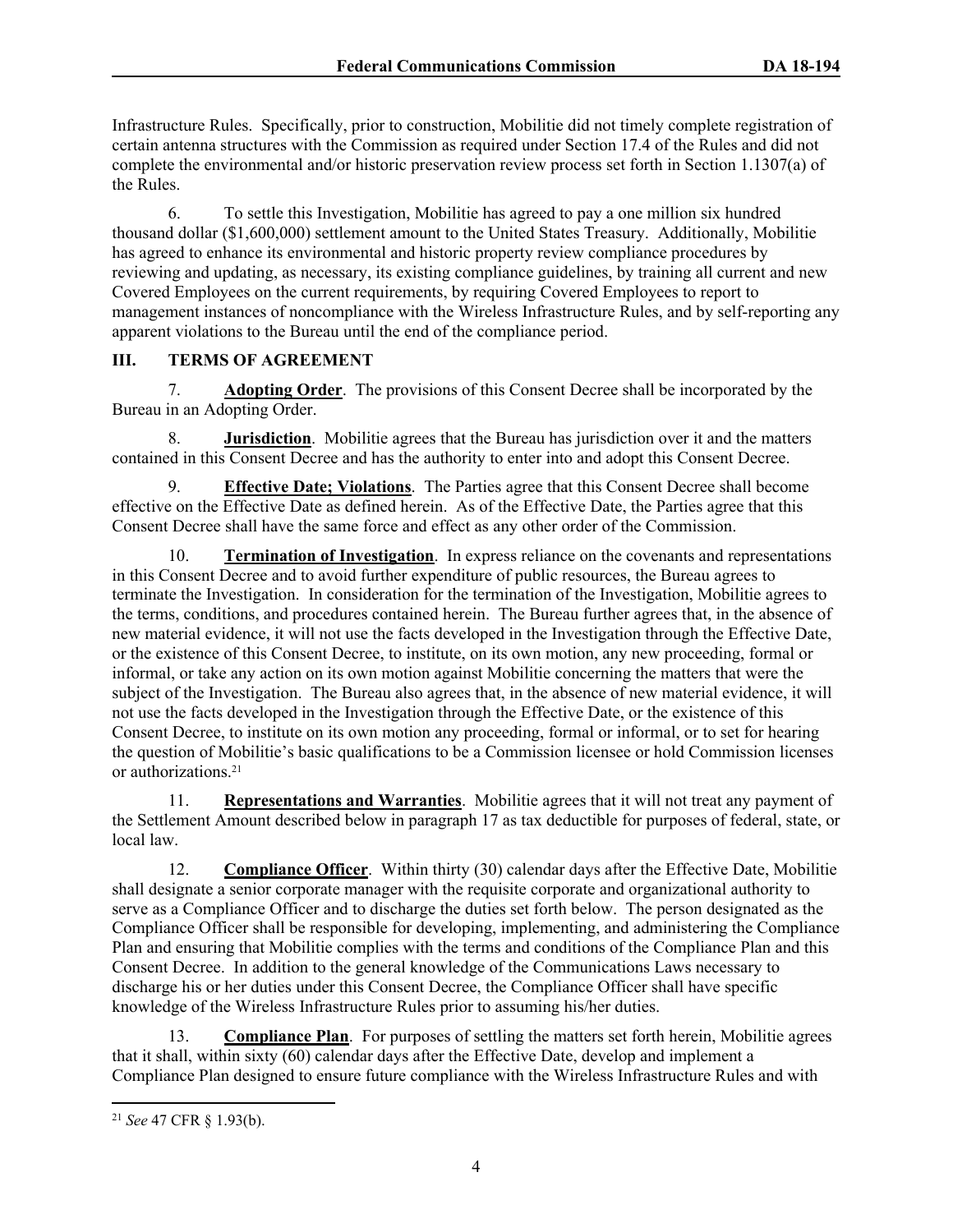the terms and conditions of this Consent Decree. Such Compliance Plan must include, at a minimum, the following procedures:

- (a) **Operating Procedures on Wireless Infrastructure Rules**. Within sixty (60) calendar days after the Effective Date, Mobilitie shall establish Operating Procedures that all Covered Employees must follow to help ensure Mobilitie's compliance with the Wireless Infrastructure Rules.
	- i. Mobilitie's Operating Procedures shall include internal procedures and policies specifically designed to ensure that Mobilitie performs the required review of the potential effects on the environment of any proposed facilities, including facilities for which no preconstruction authorization is required.
	- ii. Mobilitie's Operating Procedures shall incorporate a Compliance Checklist that describes the steps that a Covered Employee must follow to determine whether construction of the proposed facility is within the scope of our Wireless Infrastructure Rules, is categorically excluded from environmental processing under Section 1.1306 of the Rules,<sup>22</sup> or may have a significant environmental effect, as defined in Section 1.1307 of the Rules.<sup>23</sup>
	- iii. Mobilitie's Operating Procedures shall include internal procedures and policies specifically designed to ensure that Mobilitie performs the required review to ensure compliance with the antenna structure registration requirements.
- (b) **Compliance Manual**. Within sixty (60) calendar days after the Effective Date, the Compliance Officer shall develop and distribute a Compliance Manual to all Covered Employees. The Compliance Manual shall explain the Wireless Infrastructure Rules and set forth the Operating Procedures that Covered Employees shall follow to help ensure Mobilitie's compliance with the Wireless Infrastructure Rules. Mobilitie shall periodically review and revise the Compliance Manual as necessary to ensure that the information set forth therein remains current and accurate. Mobilitie shall distribute any revisions to the Compliance Manual promptly to all Covered Employees. With respect to third parties that employ Covered Employees, Mobilitie shall: (i) distribute the Compliance Manual to each such third party and instruct the third party to distribute the Compliance Manual to each such Covered Employee; and (ii) distribute any revisions to the Compliance Manual to each such third party and instruct the third party to distribute the revisions to the Compliance Manual to each such Covered Employee.
- (c) **Compliance Training Program**. Mobilitie shall establish and implement a Compliance Training Program on compliance with the Wireless Infrastructure Rules and the Operating Procedures. As part of the Compliance Training Program, Covered Employees shall be advised of Mobilitie's obligation to report any noncompliance with the Wireless Infrastructure Rules under paragraph 14 of this Consent Decree and shall be instructed on how to disclose noncompliance to the Compliance Officer. All Covered Employees employed by Mobilitie shall be trained pursuant to the Compliance Training Program within ninety (90) calendar days after the Effective Date, except that any person who becomes a Covered Employee employed by Mobilitie at any time after the initial Compliance Training Program shall be trained within thirty (30) calendar days after the date such person

<sup>22</sup> 47 CFR § 1.1306.

<sup>23</sup> *Id*. § 1.1307.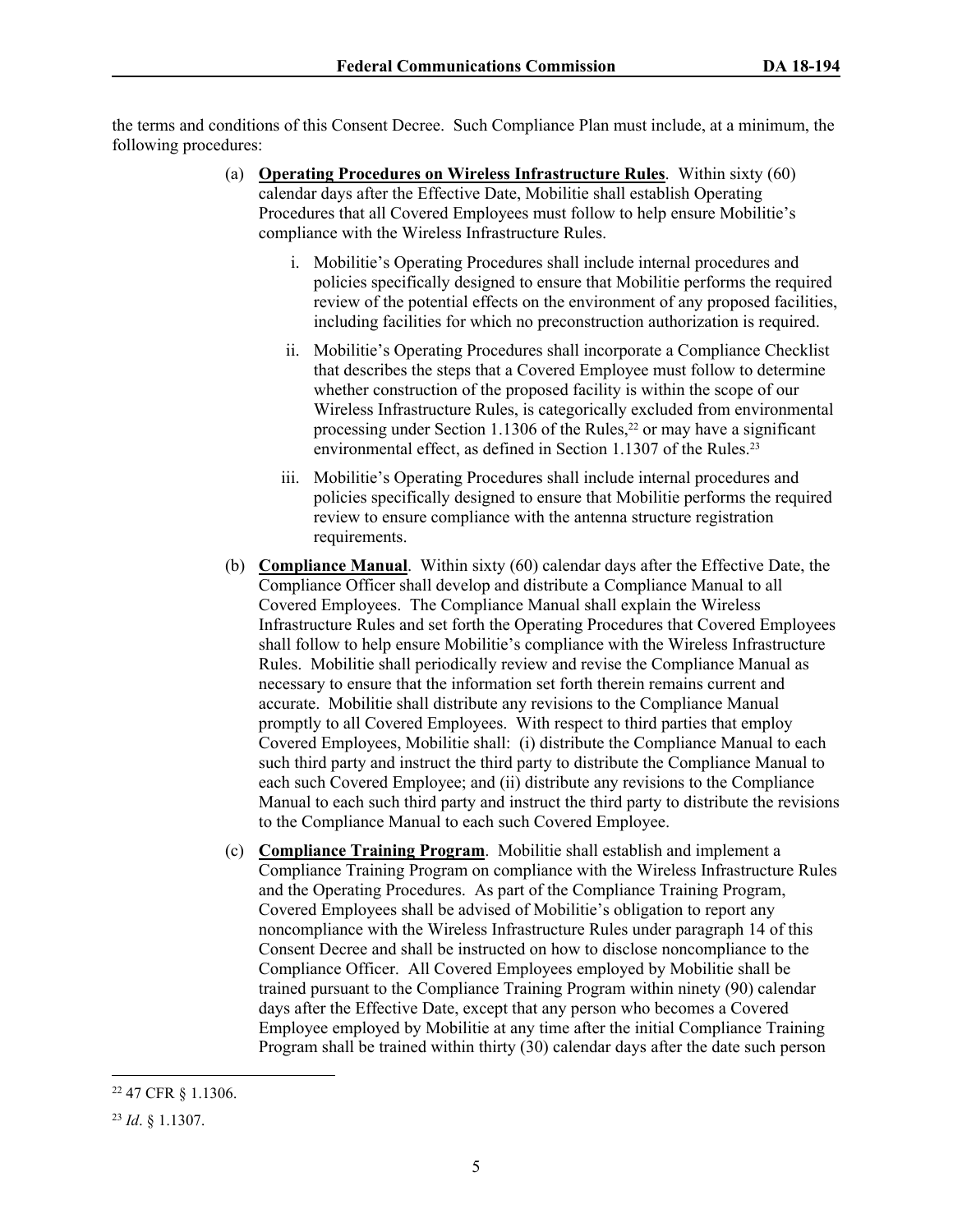becomes a Covered Employee. Mobilitie shall repeat compliance training on an annual basis, and shall periodically review and revise the Compliance Training Program as necessary to ensure that it remains current and complete and to enhance its effectiveness. With respect to third parties that employ Covered Employees, Mobilitie shall instruct such third party to ensure that each such Covered Employee receives training in accordance with the Compliance Training Program.

14. **Reporting Noncompliance**. Mobilitie shall report any noncompliance with the Wireless Infrastructure Rules and with the terms and conditions of this Consent Decree within fifteen (15) calendar days after discovery of such noncompliance. Such reports shall include a detailed explanation of: (i) each instance of noncompliance; (ii) the steps that Mobilitie has taken or will take to remedy such noncompliance; (iii) the schedule on which such remedial actions will be taken; and (iv) the steps that Mobilitie has taken or will take to prevent the recurrence of any such noncompliance. All reports of noncompliance shall be submitted to Kevin Pittman at kevin.pittman@fcc.gov and JoAnn Lucanik at JoAnn.Lucanik@fcc.gov, with a copy submitted electronically to EB-SED-Response@fcc.gov.

15. **Compliance Reports**. Mobilitie shall file compliance reports with the Commission ninety (90) calendar days after the Effective Date, twelve (12) months after the Effective Date, twentyfour (24) months after the Effective Date, and thirty-six (36) months after the Effective Date.

- (a) Each Compliance Report shall include a detailed description of Mobilitie's efforts during the relevant period to comply with the terms and conditions of this Consent Decree and the Wireless Infrastructure Rules. In addition, each Compliance Report shall include a certification by the Compliance Officer, as an agent of and on behalf of Mobilitie, stating that the Compliance Officer has personal knowledge that Mobilitie: (i) has established and implemented the Compliance Plan; (ii) has utilized the Operating Procedures since the implementation of the Compliance Plan; (iii) has not entered into business arrangements to bypass regulatory approval processes; and (iv) is not aware of any instances of noncompliance with the terms and conditions of this Consent Decree, including the reporting obligations set forth in paragraph 14 of this Consent Decree.
- (b) The Compliance Officer's certification shall be accompanied by a statement explaining the basis for such certification and shall comply with Section 1.16 of the Rules and be subscribed to as true under penalty of perjury in substantially the form set forth therein.<sup>24</sup>
- (c) If the Compliance Officer cannot provide the requisite certification, the Compliance Officer, as an agent of and on behalf of Mobilitie, shall provide the Commission with a detailed explanation of the reason(s) why and describe fully: (i) each instance of noncompliance; (ii) the steps that Mobilitie has taken or will take to remedy such noncompliance, including the schedule on which proposed remedial actions will be taken; and (iii) the steps that Mobilitie has taken or will take to prevent the recurrence of any such noncompliance, including the schedule on which such preventive action will be taken.
- (d) All Compliance Reports shall be submitted to Kevin Pittman at Kevin.Pittman@fcc.gov and JoAnn Lucanik at JoAnn.Lucanik@fcc.gov, with a copy submitted electronically to EB-SED-Response@fcc.gov.

16. **Termination Date**. Unless stated otherwise, the requirements set forth in paragraphs 12 through 15 of this Consent Decree shall expire thirty-six (36) months after the Effective Date.

<sup>24</sup> 47 CFR § 1.16.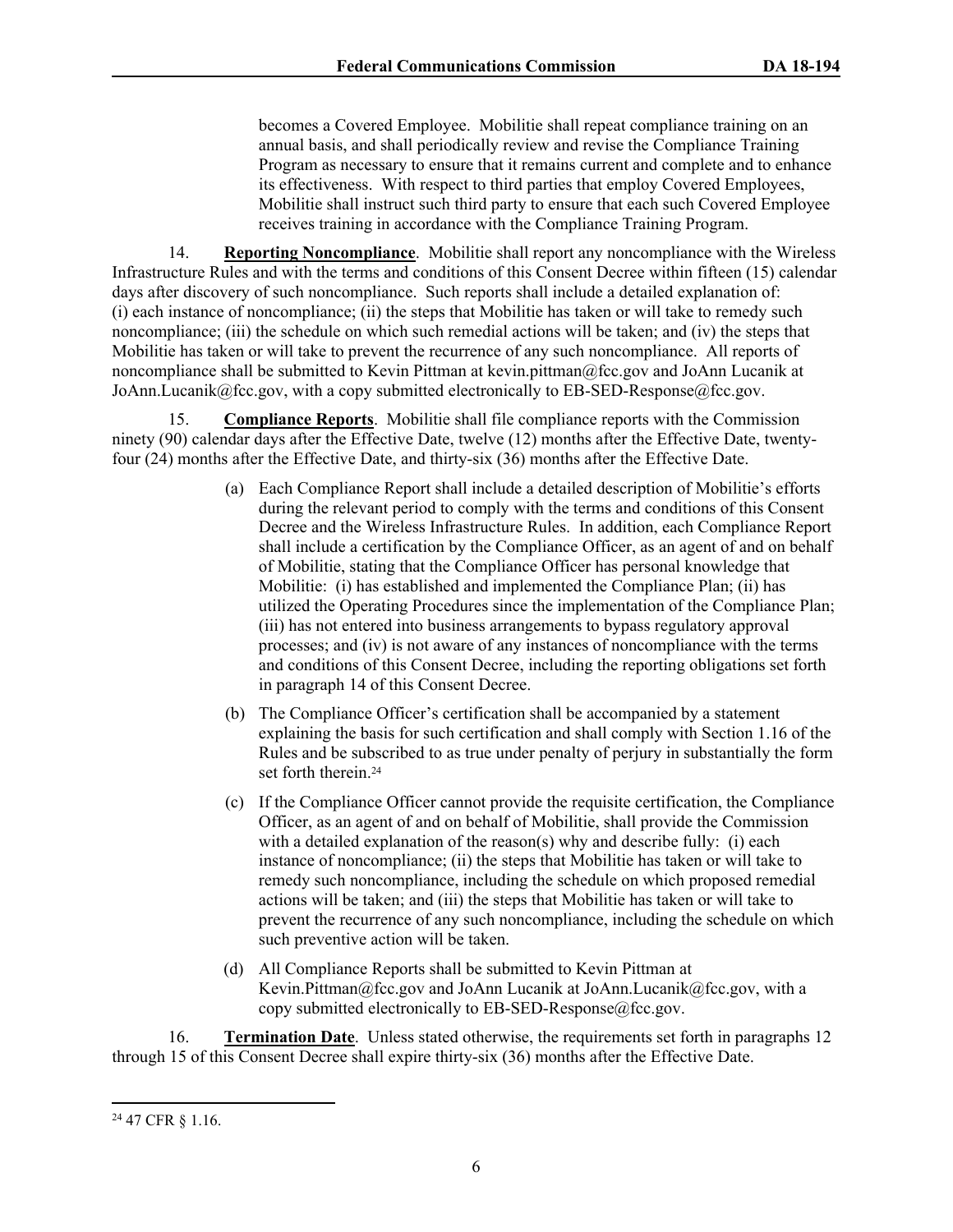17. **Settlement Amount**. Mobilitie will pay a settlement amount to the United States Treasury in the amount of one million six hundred thousand dollars (\$1,600,000) within thirty (30) calendar days of the Effective Date. Mobilitie shall send electronic notification of payment to Kevin Pittman at Kevin.Pittman@fcc.gov and to SED's mailbox at EB-SED-Response@fcc.gov on the date said payment is made. The payment must be made by check or similar instrument, wire transfer, or credit card, and must include the Account Number and FRN referenced above. Regardless of the form of payment, a completed FCC Form 159 (Remittance Advice) must be submitted.25 When completing the FCC Form 159, enter the Account Number in block number 23A (call sign/other ID) and enter the letters "FORF" in block number 24A (payment type code). Below are additional instructions that should be followed based on the form of payment selected:

- Payment by check or money order must be made payable to the order of the Federal Communications Commission. Such payments (along with the completed Form 159) must be mailed to Federal Communications Commission, P.O. Box 979088, St. Louis, MO 63197- 9000, or sent via overnight mail to U.S. Bank – Government Lockbox #979088, SL-MO-C2-GL, 1005 Convention Plaza, St. Louis, MO 63101.
- Payment by wire transfer must be made to ABA Number 021030004, receiving bank TREAS/NYC, and Account Number 27000001. To complete the wire transfer and ensure appropriate crediting of the wired funds, a completed Form 159 must be faxed to U.S. Bank at (314) 418-4232 on the same business day the wire transfer is initiated.
- Payment by credit card must be made by providing the required credit card information on FCC Form 159 and signing and dating the Form 159 to authorize the credit card payment. The completed Form 159 must then be mailed to Federal Communications Commission, P.O. Box 979088, St. Louis, MO 63197-9000, or sent via overnight mail to U.S. Bank – Government Lockbox #979088, SL-MO-C2-GL, 1005 Convention Plaza, St. Louis, MO 63101.

Questions regarding payment procedures should be addressed to the Financial Operations Group Help Desk by phone, 1-877-480-3201, or by e-mail, ARINOUIRIES@fcc.gov.

18. **Waivers**. As of the Effective Date, Mobilitie waives any and all rights it may have to seek administrative or judicial reconsideration, review, appeal or stay, or to otherwise challenge or contest the validity of this Consent Decree and the Adopting Order. Mobilitie shall retain the right to challenge Commission interpretation of the Consent Decree or any terms contained herein. If either Party (or the United States on behalf of the Commission) brings a judicial action to enforce the terms of the Consent Decree or the Adopting Order, neither Mobilitie nor the Commission shall contest the validity of the Consent Decree or the Adopting Order, and Mobilitie shall waive any statutory right to a trial *de novo*. Mobilitie hereby agrees to waive any claims it may otherwise have under the Equal Access to Justice Act<sup>26</sup> relating to the matters addressed in this Consent Decree.

19. **Severability**. The Parties agree that if any of the provisions of the Consent Decree shall be held unenforceable by any court of competent jurisdiction, such unenforceability shall not render unenforceable the entire Consent Decree, but rather the entire Consent Decree shall be construed as if not containing the particular unenforceable provision or provisions, and the rights and obligations of the Parties shall be construed and enforced accordingly.

20. **Invalidity**. In the event that this Consent Decree in its entirety is rendered invalid by any court of competent jurisdiction, it shall become null and void and may not be used in any manner in any

<sup>&</sup>lt;sup>25</sup> An FCC Form 159 and detailed instructions for completing the form may be obtained at http://www.fcc.gov/Forms/Form159/159.pdf.

<sup>26</sup> *See* 5 U.S.C. § 504; 47 CFR §§ 1.1501–1.1530.